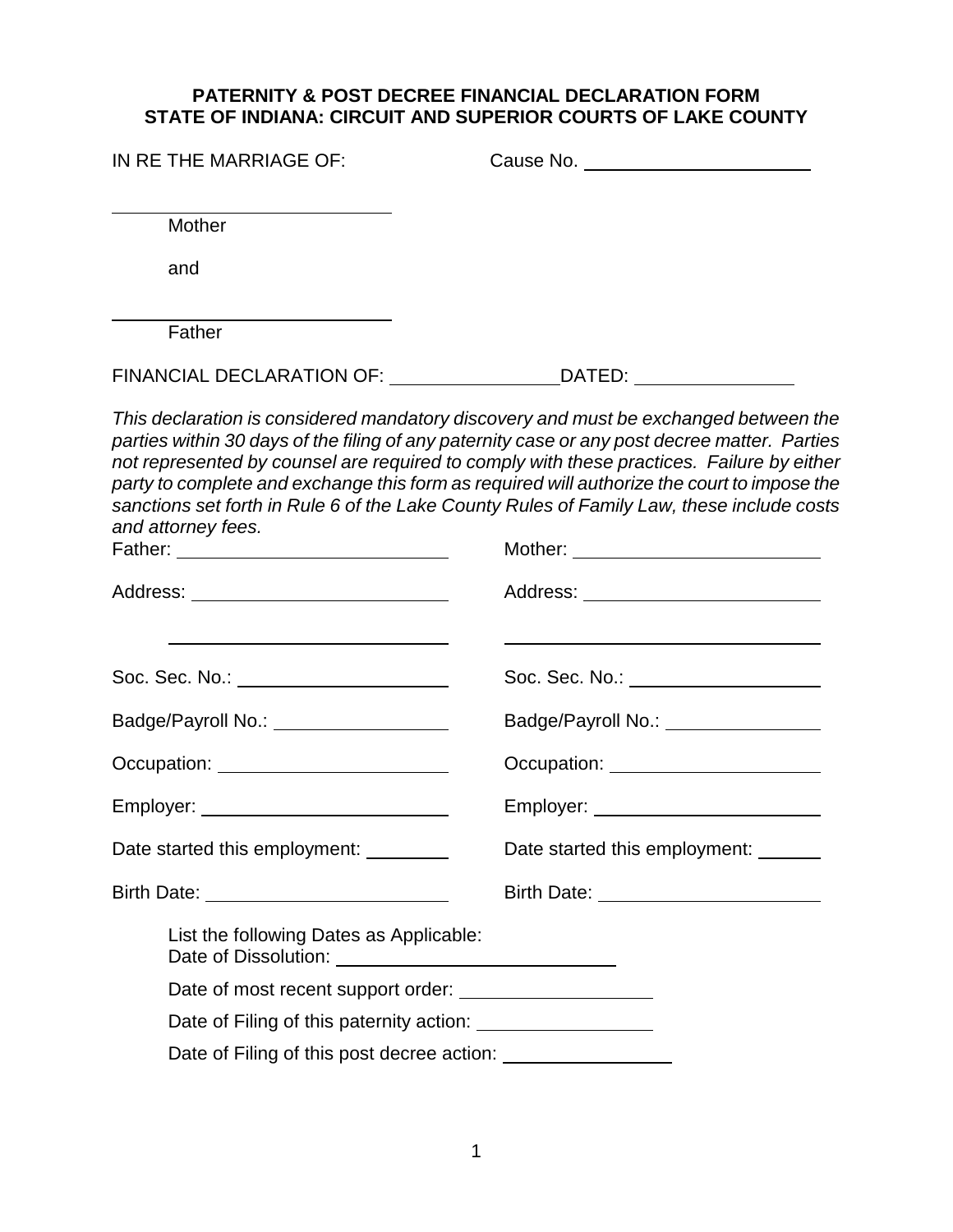List Names, dates of birth, and social security numbers of all children of this relationship, whether by birth or adoption:

List Names and dates of birth of any other children living at the residence of the person responding (identify if these are children of the responding party) and for each such person indicate the amount of support, if any, that is received:

\_\_\_\_\_\_\_\_\_\_\_\_\_\_\_\_\_\_\_\_\_\_\_\_\_\_\_\_\_\_\_\_\_\_\_\_\_\_\_\_\_\_\_\_\_\_\_\_\_\_\_\_\_\_\_\_\_\_\_\_\_\_\_\_\_\_\_\_\_

\_\_\_\_\_\_\_\_\_\_\_\_\_\_\_\_\_\_\_\_\_\_\_\_\_\_\_\_\_\_\_\_\_\_\_\_\_\_\_\_\_\_\_\_\_\_\_\_\_\_\_\_\_\_\_\_\_\_\_\_\_\_\_\_\_\_\_\_\_

\_\_\_\_\_\_\_\_\_\_\_\_\_\_\_\_\_\_\_\_\_\_\_\_\_\_\_\_\_\_\_\_\_\_\_\_\_\_\_\_\_\_\_\_\_\_\_\_\_\_\_\_\_\_\_\_\_\_\_\_\_\_\_\_\_\_\_\_\_

# **Part I. INCOME AND EXPENSES STATEMENT**

l

 $\overline{a}$ 

**Attach COMPLETE copies of your Federal Income Tax Returns for the last three taxable years including all W2's and 1099's. Also attach proof of all wages earned in the present year up to the date of your response.** If current wage statement shows year to date wages and itemized deductions this is sufficient. If current wage statement does not indicate year to date earnings and deductions attach the 8 most recent pay stubs.

**Person Responding**

**A. Gross yearly** income from Salary and Wages, including commissions, bonuses, allowances and overtime, received in most recent year.

**Average gross pay per** pay period (indicate whether you are paid weekly each 2 weeks, or twice per month)

### **B. Gross Monthly Income From Other Sources<sup>1</sup>**

List and explain in detail any Rents received, Dividend income, or Pension, Retirement, Social Security, Disability and/or Unemployment Insurance benefits - or any other source including Public assistance, food stamps, and child support received for any child not born of the parties of this marriage.

<sup>1</sup> *Some of these items may not apply to support or maintenance computations.*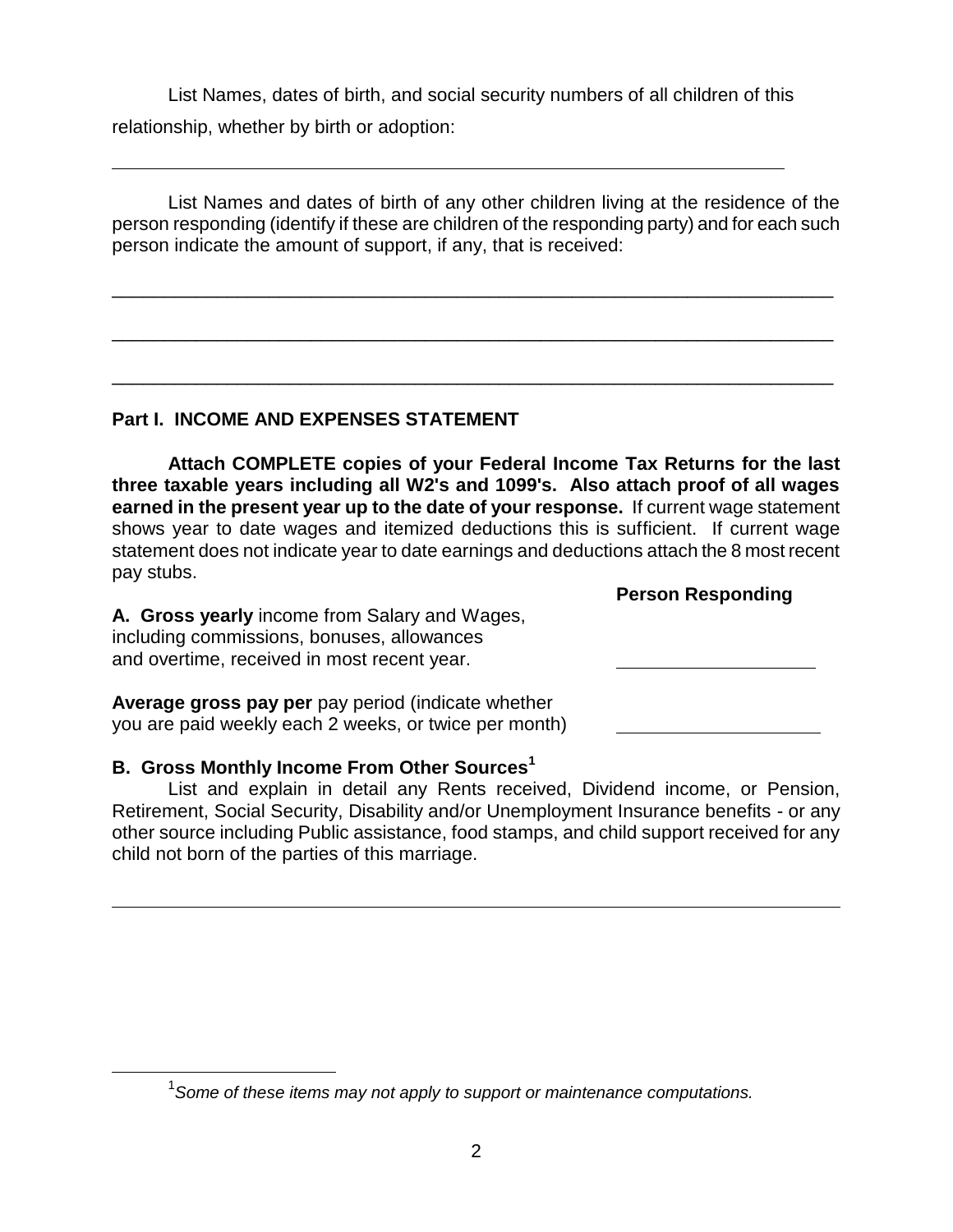**C. SELECTED LIVING EXPENSES: List names and relations of each member of the household of the Responding party whose expenses are included.**

\_\_\_\_\_\_\_\_\_\_\_\_\_\_\_\_\_\_\_\_\_\_\_\_\_\_\_\_\_\_\_\_\_\_\_\_\_\_\_\_\_\_\_\_\_\_\_\_\_\_\_\_\_\_\_\_\_\_\_\_\_\_\_\_\_\_\_\_\_

\_\_\_\_\_\_\_\_\_\_\_\_\_\_\_\_\_\_\_\_\_\_\_\_\_\_\_\_\_\_\_\_\_\_\_\_\_\_\_\_\_\_\_\_\_\_\_\_\_\_\_\_\_\_\_\_\_\_\_\_\_\_\_\_\_\_\_\_\_

\_\_ \_\_\_\_\_\_\_\_\_\_\_\_\_\_\_\_\_\_\_\_\_\_\_\_\_\_\_\_\_\_\_\_\_\_\_\_\_\_\_\_\_\_\_\_\_\_\_\_\_\_\_\_\_\_\_\_\_\_\_\_\_\_\_\_

For each expense attach verification of payment even if it is not specifically requested on this form - please note that Indiana uses an Income Shares model for determining support and thus in most cases the expenses that a party has or does not have are not relevant in determining support under the Indiana Support Guidelines. **However if** you claim your expenses justify a deviation from the support guidelines attach a detailed list of expenses together with verification of same.

**Person Responding**

|                                                                                                                                                                         | 91 9911 1199 politani <u>g</u> |
|-------------------------------------------------------------------------------------------------------------------------------------------------------------------------|--------------------------------|
| Rent or Mortgage payments (residence)                                                                                                                                   |                                |
| Real Property Taxes (residence) if not included<br>in mortgage payment                                                                                                  |                                |
| Real Property Insurance (residence) if not included<br>in mortgage payment                                                                                              |                                |
| Cost of all Medical Insurance - specify time period -<br>Attach verification of payment if not on pay stub                                                              |                                |
| Cost of only that medical insurance that is related to the<br>children of this action - specify time period - attach<br>verification from employer or insurance company |                                |
| Child care costs - to permit work - specify time<br>period (per day, week, month) - attach verification                                                                 |                                |
| <b>Pre-School Costs</b><br>(specify time period week, semester or year)                                                                                                 |                                |
| School Tuition - per semester (Grade or High School)                                                                                                                    |                                |
| Book Costs - per semester (Grade or High School)                                                                                                                        |                                |
| For Post High School Attach separate list with<br>explanation of loans and scholarships and grants                                                                      |                                |
| Child support paid for children other than those involved in<br>this case - attach proof of payment                                                                     |                                |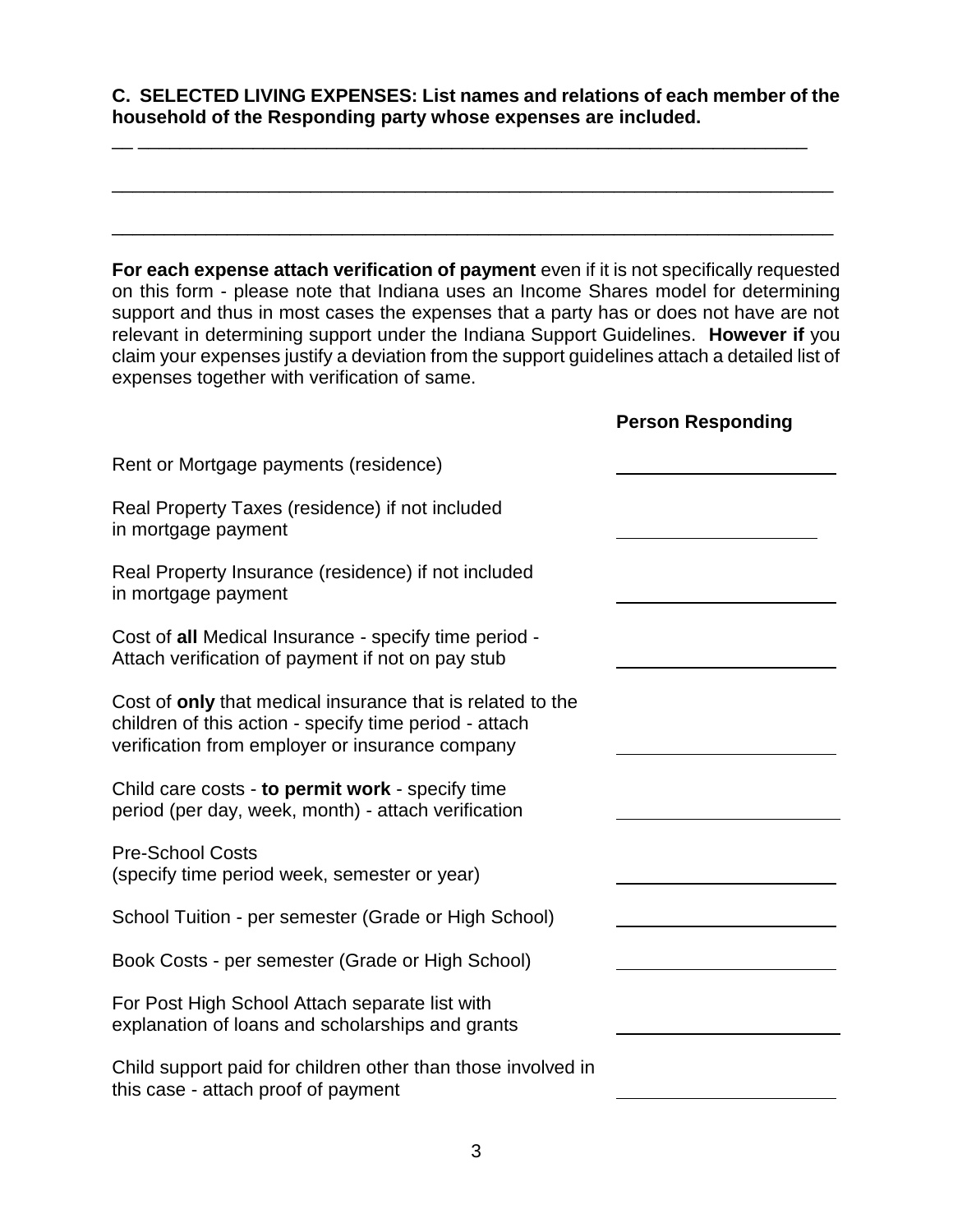Other Expenses (per month):

| <b>Cell Phone</b>    |  |
|----------------------|--|
| Food                 |  |
| <b>Car Payment</b>   |  |
| Auto Insurance       |  |
| Gasoline             |  |
| <b>Hair Cuts</b>     |  |
| Life Insurance       |  |
| <b>Miscellaneous</b> |  |
|                      |  |

**D. IN ALL CASES INVOLVING CHILD SUPPORT:** Prepare and attach any Indiana Child Support Guideline Worksheet (with documentation verifying your income); or, supplement with such a Worksheet within ten (10) days of the exchange of this Form.

Further, if there exists a parenting plan or pattern then state the number of overnights the non-custodial parent will have the child during the year.

The yearly number of overnights is

#### **PART II. ARREARAGE COMPUTATION**

If case involves a claim of a support or other arrearage, attach all records or other exhibits regarding payment history and compute the arrearage as of the date of the filing of the petition or motion which raises that issue. Explain in detail how arrearage is calculated.

\_\_\_\_\_\_\_\_\_\_\_\_\_\_\_\_\_\_\_\_\_\_\_\_\_\_\_\_\_\_\_\_\_\_\_\_\_\_\_\_\_\_\_\_\_\_\_\_\_\_\_\_\_\_\_\_\_\_\_\_\_\_\_\_\_\_\_\_\_

\_\_\_\_\_\_\_\_\_\_\_\_\_\_\_\_\_\_\_\_\_\_\_\_\_\_\_\_\_\_\_\_\_\_\_\_\_\_\_\_\_\_\_\_\_\_\_\_\_\_\_\_\_\_\_\_\_\_\_\_\_\_\_\_\_\_\_\_\_

\_\_\_\_\_\_\_\_\_\_\_\_\_\_\_\_\_\_\_\_\_\_\_\_\_\_\_\_\_\_\_\_\_\_\_\_\_\_\_\_\_\_\_\_\_\_\_\_\_\_\_\_\_\_\_\_\_\_\_\_\_\_\_\_\_\_\_\_\_

\_\_\_\_\_\_\_\_\_\_\_\_\_\_\_\_\_\_\_\_\_\_\_\_\_\_\_\_\_\_\_\_\_\_\_\_\_\_\_\_\_\_\_\_\_\_\_\_\_\_\_\_\_\_\_\_\_\_\_\_\_\_\_\_\_\_\_\_\_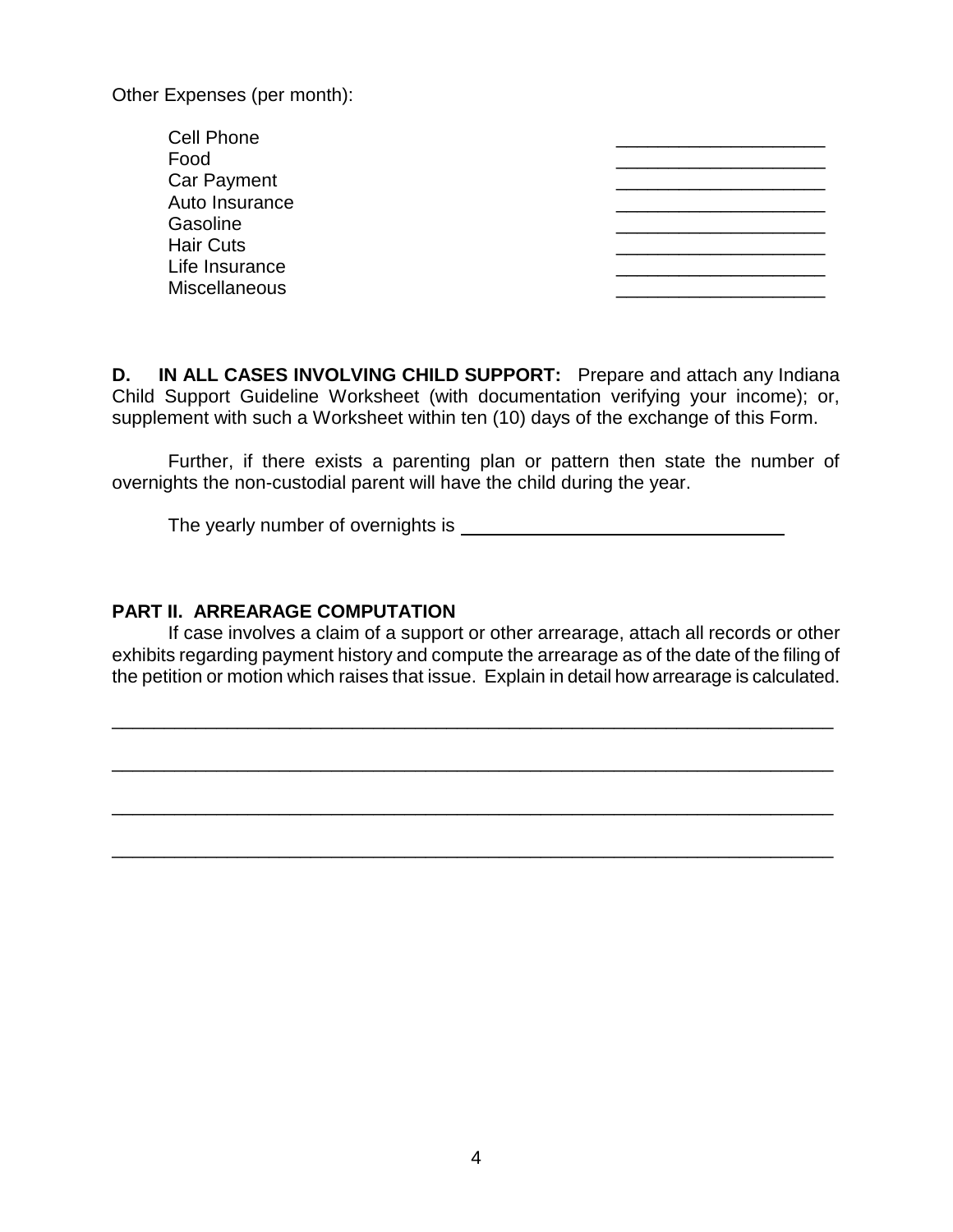### **PART III. POST HIGH SCHOOL EDUCATION EXPENSE**

If any of the children subject to this case are attending post high school classes, or will attend within the next six months list the following information for each such student. **Further attach to this financial affidavit any documentation you have in support of these answers.**

Name of Student:

Name of School:

Cost of School per year:

l  $\overline{a}$  $\overline{a}$  Room and Board (if applicable) \_\_\_\_\_\_\_\_\_\_\_\_\_

Identify all student financial aid including grants, scholarships, and loans and for each indicate what it is and how much will be received:

Note in those cases where it is appropriate parties may want to engage in additional discovery concerning assets that might be applied to education such as IRA's, 401 K's etc. Note further that withdrawals from IRA's for educational expenses do not suffer a 10% penalty (IRC code sec 72 (t) 2 (e).

**F**. **Debts And Obligations**: (Include credit union) attach additional sheets as needed. Indicate any special circumstances, i.e., premarital debts, debts in arrears on the date of physical separation, or date of filing and the amount or number of payments in arrears.

# **ATTACH A COPY OF THE MOST RECENT STATEMENT FOR EACH LISTED DEBT**

| Creditor's Name & Persons on Account | <b>Balance</b> | <b>Monthly Payment</b> |
|--------------------------------------|----------------|------------------------|
|                                      |                |                        |
|                                      |                |                        |
|                                      |                |                        |
|                                      |                |                        |
|                                      |                |                        |
| <b>TOTAL:</b>                        |                |                        |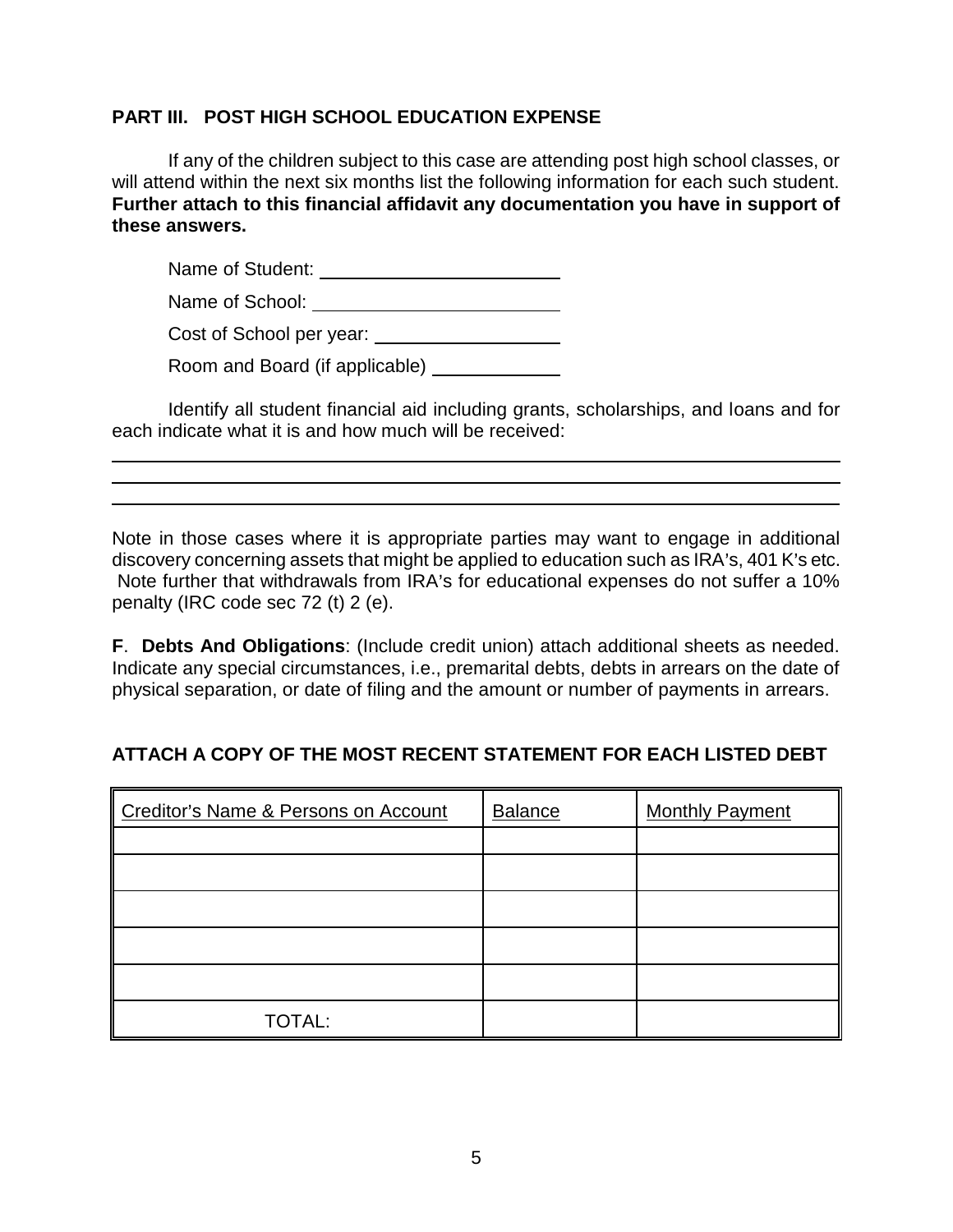### **PART II. NET WORTH - ATTACH ALL AVAILABLE DOCUMENTATION TO VERIFY VALUES** -

List all property owned either individually or jointly. Indication who holds or how the title is held: (H) Husband, (W) Wife, or (J) Jointly or other appropriate indication. WHERE SPACE IS INSUFFICIENT FOR COMPLETE INFORMATION OR LISTING PLEASE ATTACH SEPARATE PAGE.

**A. Household Furnishings**: (Value of Furniture, Appliances, and Equipment, as a whole - You need not itemize - indicate whether you use replacement cost or "garage sale" value)

\_\_\_\_\_\_\_\_\_\_\_\_\_\_\_\_\_\_\_\_\_\_\_\_\_\_\_\_\_\_

### **B. Automobiles, Boats, Snowmobiles, Motorcycles, Etc.**:

| Automobile/driver | Ownership | Value | <b>Balance Owed/Creditor</b> |
|-------------------|-----------|-------|------------------------------|
|                   |           |       |                              |
|                   |           |       |                              |
|                   |           |       |                              |

*Source for value: Kelley Blue Book* 

**C**. **Cash and Deposit Accounts**: (including **ALL** banks, savings and loan associations, credit unions, thrift plans, mutual funds, certificate of deposit, savings and/or checking accounts, IRA's and annuities). This also includes listing the contents of any safety **deposit boxes**. Use additional page if necessary.

| Name of Institution/Type of<br>Account | "Owner(s)" | Account No. | <b>Balance</b> |
|----------------------------------------|------------|-------------|----------------|
|                                        |            |             |                |
|                                        |            |             |                |

**D. Securities:** (Stocks, Bonds, Etc) - use additional page if necessary

| Company Name | "Owner(s)" | <b>Shares</b> | Account No. | Value |
|--------------|------------|---------------|-------------|-------|
|              |            |               |             |       |
|              |            |               |             |       |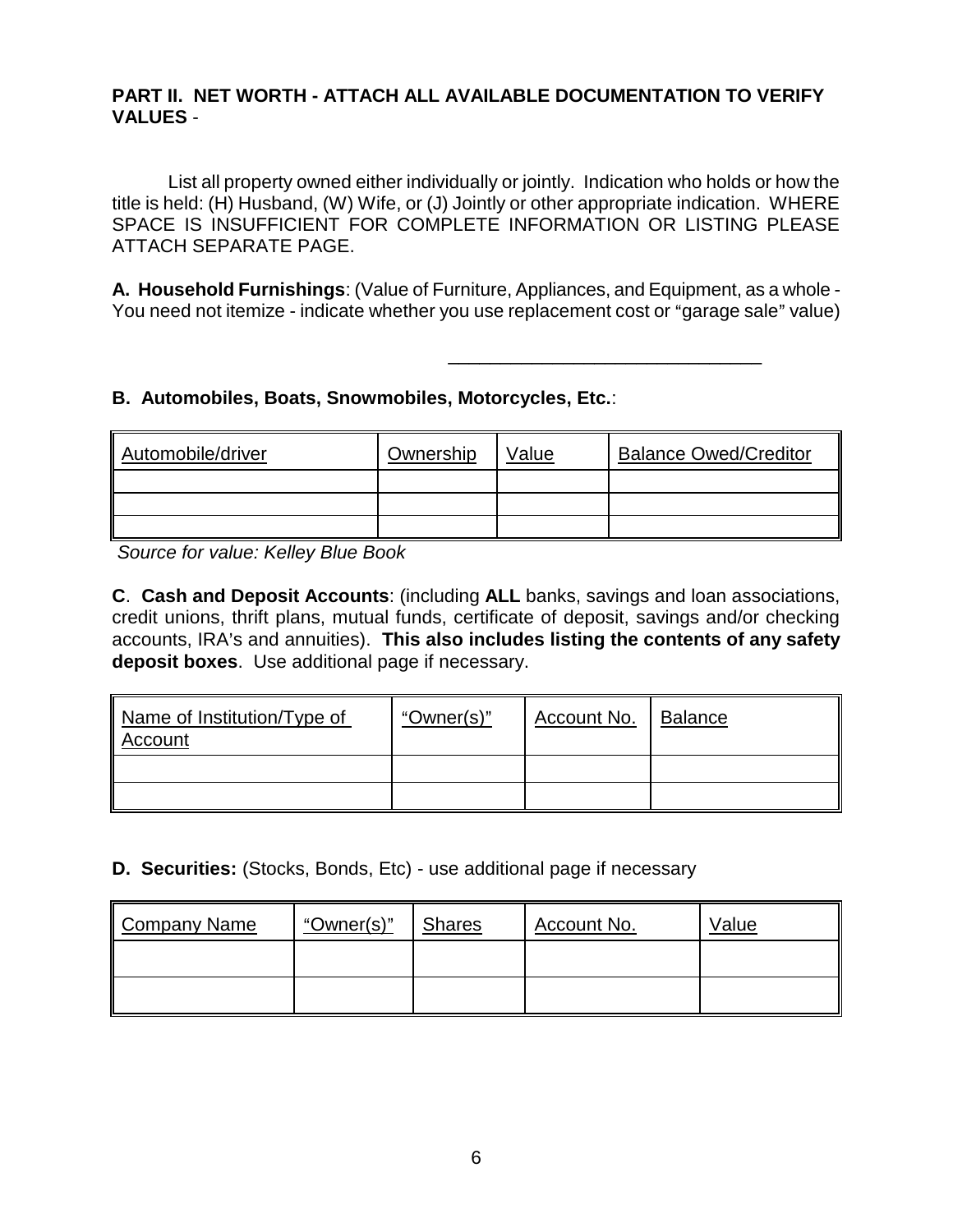**E. Real Estate**: (attach separate sheet with the following information for each separate piece of real estate).

| Address: ________________________________                                                                                     | Type of Property: _______________       |  |  |
|-------------------------------------------------------------------------------------------------------------------------------|-----------------------------------------|--|--|
| <u> 2000 - Jan James James Jan James James James James James James James James James James James James James Jam</u>          | Date of Acquisition: __________________ |  |  |
| Original Cost: <u>_______________________</u>                                                                                 |                                         |  |  |
|                                                                                                                               | Present Value: ________________________ |  |  |
|                                                                                                                               |                                         |  |  |
| 1 <sup>st</sup> MORTGAGE BALANCE AS OF DATE OF ANSWER: ___________________________________                                    |                                         |  |  |
| Other liens (amount and type): <u>contained and proportional</u> contained and type):                                         |                                         |  |  |
|                                                                                                                               |                                         |  |  |
|                                                                                                                               |                                         |  |  |
|                                                                                                                               |                                         |  |  |
| Insurance (if not included in Mtg. payment): ___________________________________                                              |                                         |  |  |
| Special Assessments (including utility or condo assessments): __________________                                              |                                         |  |  |
| Identify Individual contributions to the real estate (for example, inheritance, pre-marital<br>assets, personal loans, etc.): |                                         |  |  |
|                                                                                                                               |                                         |  |  |

\_\_\_\_\_\_\_\_\_\_\_\_\_\_\_\_\_\_\_\_\_\_\_\_\_\_\_\_\_\_\_\_\_\_\_\_\_\_\_\_\_\_\_\_\_\_\_\_\_\_\_\_\_\_\_\_\_\_\_\_\_\_\_\_\_\_\_\_\_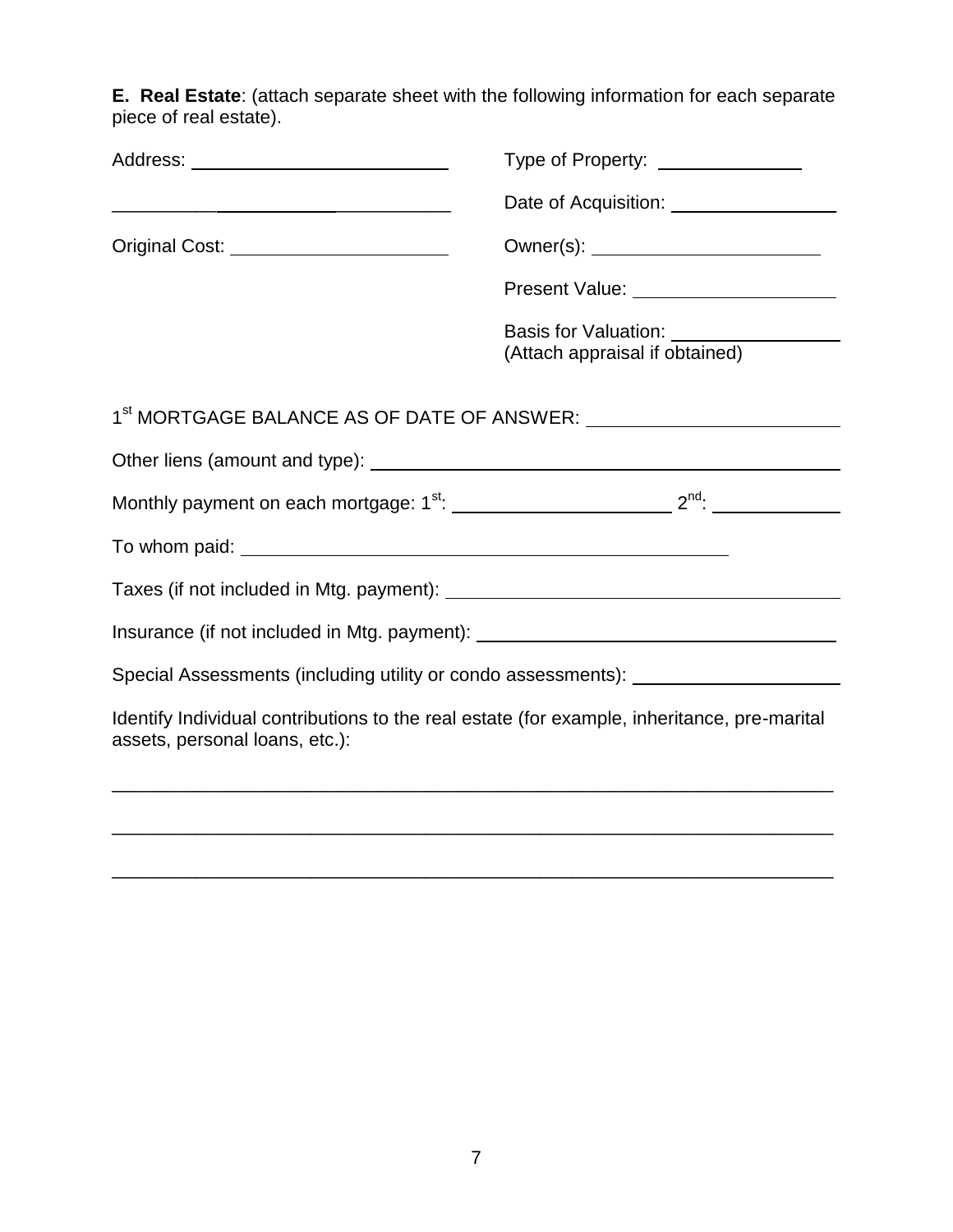**F. Retirement Plans**: List monthly amount you would be entitled to at earliest retirement date (indicating that date) if you stopped work today. Your response should indicate date of valuation. Further, if it is a defined interest plan list present amount in plan and date of valuation.

Also, identify whose plan it is and list both the name and the address of administrator of plan - indicate whether plan is vested - if not vested, indicate when it will vest:

| Name of Plan | Ownership | Vested | <b>Monthly</b><br><b>Benefit</b> | <b>Present Value</b> |
|--------------|-----------|--------|----------------------------------|----------------------|
|              |           |        |                                  |                      |
|              |           |        |                                  |                      |
|              |           |        |                                  |                      |

### **Attach documents from each plan verifying information. If not yet received, attach a copy of your written request to the plan(s).**

**G. Life Insurance**: Give name of insured, beneficiary, company issuing, policy #, type of insurance (term, whole life, group), face value, cash value and any loans against - include plans provided by employer:

| Company<br>Policy No. | Ownership | Beneficiary | <u>Face</u><br>Amount | <u>Type</u> | Cash Value<br>Loan Amount |
|-----------------------|-----------|-------------|-----------------------|-------------|---------------------------|
|                       |           |             |                       |             |                           |
|                       |           |             |                       |             |                           |

**H. Business or Professional Interests**: Indicate name, share, type of business, value less indebtedness, etc.:

l

l

 $\overline{a}$ 

**I. Other Assets**: (this includes coin, stamp or gun collections or other items of unusual value). Use additional pages as needed:

 $\overline{\phantom{a}}$  , and the contract of the contract of the contract of the contract of the contract of the contract of the contract of the contract of the contract of the contract of the contract of the contract of the contrac

 $\_$